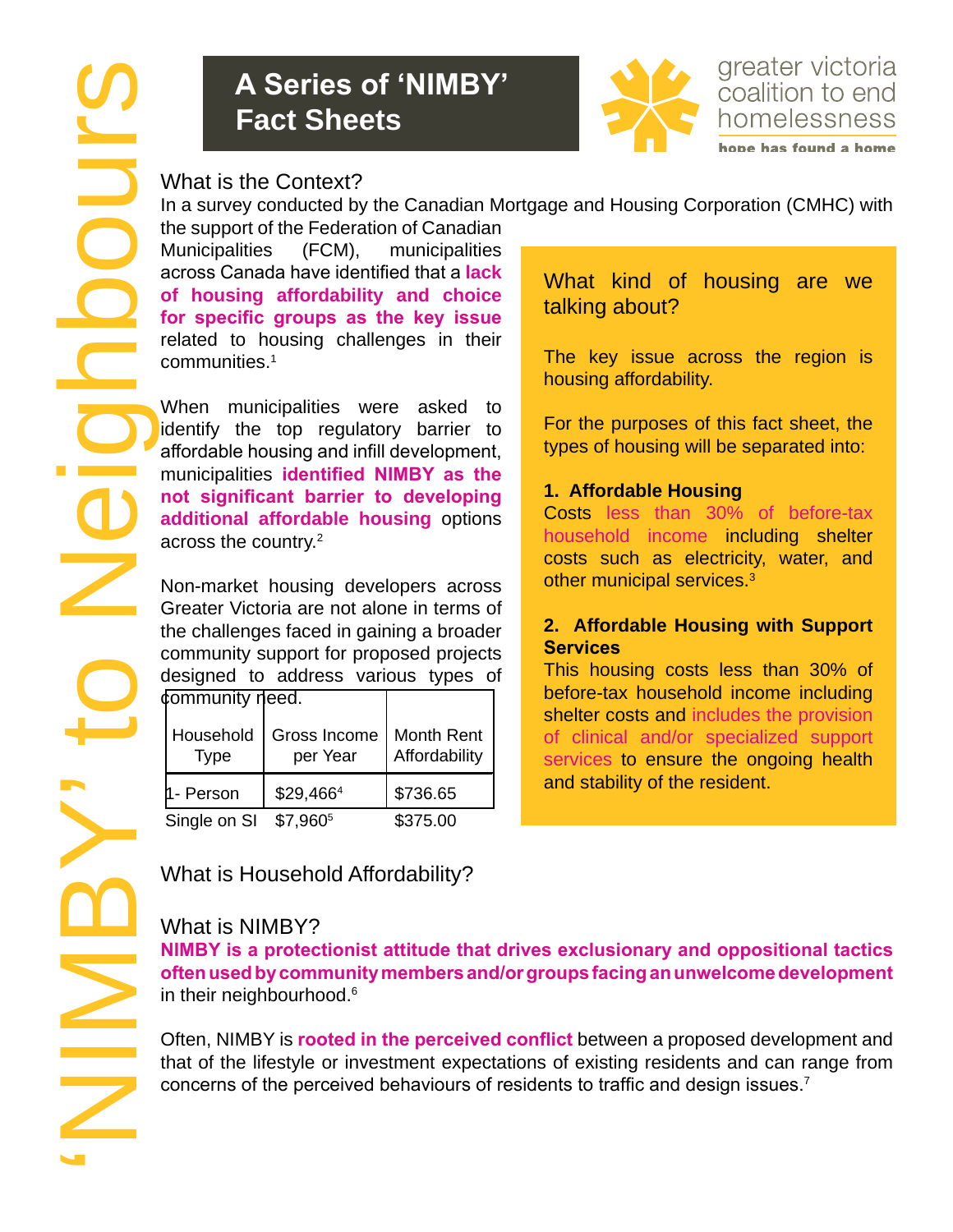### What is the Purpose?

The intention of these documents is to **highlight the facts relating to common NIMBY concerns** that arise from public engagement through the project approval phase of development. There are typically **six common themes that emerge when talking about issues related to NIMBY** and each will be explored in this series of Fact Sheets.

This information is designed to better inform the ongoing conversations between project proponents, elected officials, community members and the media to encourage collaboration and dialogue between stakeholders in support of the development of additional housing options throughout the region.

### What are the 6 Themes?

#### **1. Property Values**

Often residents are concerned that the introduction of affordable housing into the neighbourhood will have a negative impact on the surrounding property values.

#### **2. Crime and Safety**

Often residents are concerned that affordable housing will host unsavory characters that could increase the threat of property and/or person crime, thus undermining the feeling of safety.

#### **3. Density: Congestion and Infrastructure Strain**

Residents often comment that more affordable development will increase density, make the streets more congested and create additional strain on the urban infrastructure.

#### **4. Neighbourhood Character**

There is a perception among some residents that affordable housing will be built from low quality materials and that it will not be aesthetically pleasing or well integrated. The feeling is that this would undermine the neighbourhood character.

#### **5. New Resident Behaviours**

Residents sometimes feel that with additional affordable housing options will come an influx of residents from other communities that may not share similar values or social norms.

#### **6. Enough Affordable Housing**

Some residents comment that their neighbourhood may already have its fair share of affordable housing and that it is time for developers to look elsewhere.

<sup>1.</sup> CMHC. 2001. Survey of Canadian Municipalities: Regulatory Measures for Housing Affordability and Choice. Socio-economic Series Issues, 87. 2. Ibid.

<sup>3.</sup> http://cmhc.beyond2020.com/HiCODefinitions\_EN.html#\_Affordable\_dwellings\_1

<sup>4.</sup> Statistics Canada. 2006. Census of Population and Housing.

<sup>5.</sup> Greater Victoria Coalition to End Homelessness. 2013. Facing Homelessness: Greater Victoria Report on Housing and Supports 2012/13. Victoriahomelessness.ca

<sup>6.</sup> CMHC. 2006. Gaining Community Acceptance of Affordable Housing Projects and Homeless Shelters.

<sup>7.</sup> Federation of Canadian Municipalities. 2009. Housing In My Backyard: A Municipal Guide for Responding to NIMBY.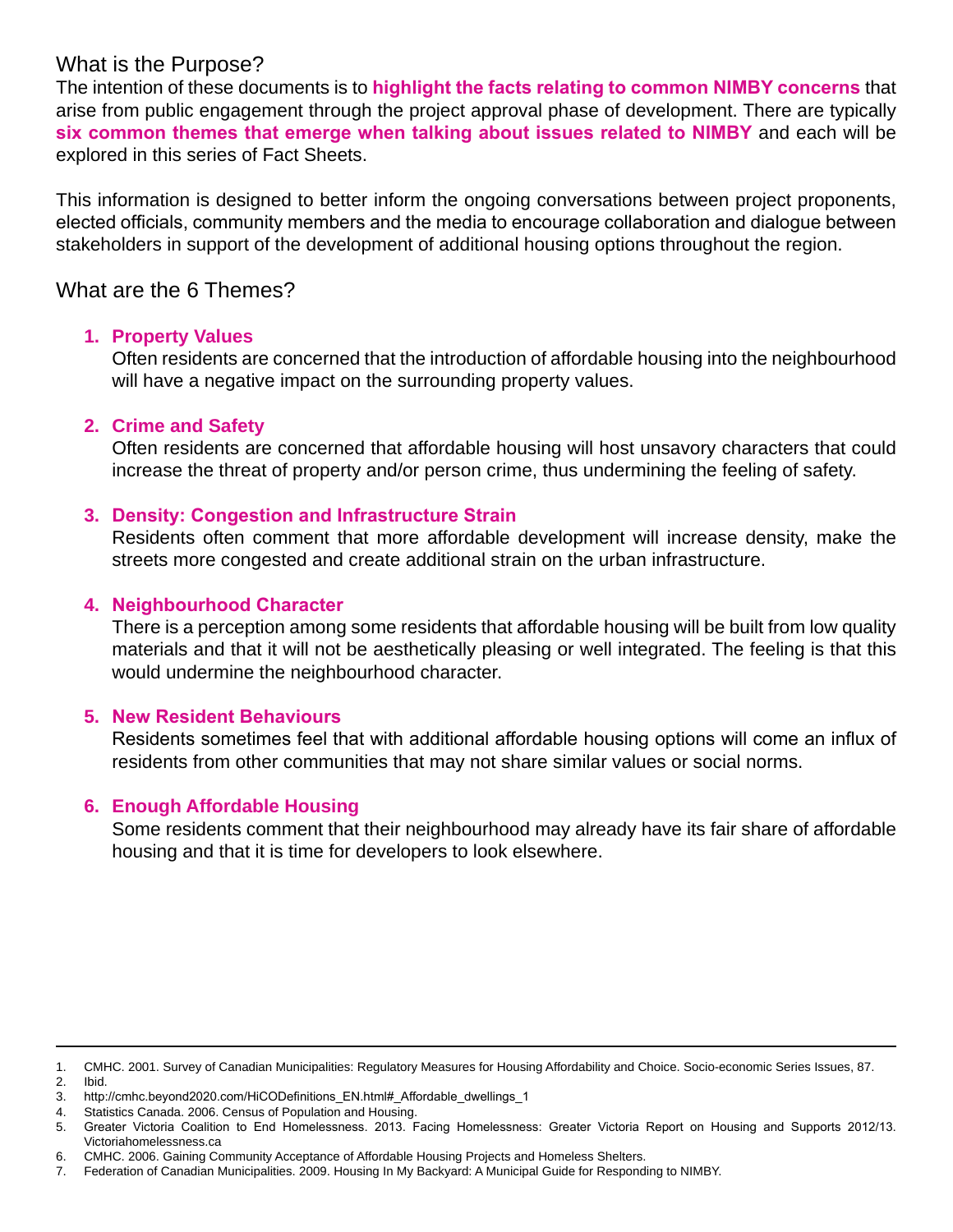# **Affordable Housing has a Positive Impact on Property Values**



Increasing property values indicate a number of positive trends for neighbourhoods. They signal that the neighbourhood has become a desirable place to live, to locate business, and to invest in for the future. For homeowners, an increasing trend can enhance their equity position. Measurable increases in home prices and rents as well as a general increase in real estate activity often represent important benchmarks when thinking of neighbourhood revitalization, growth and security.

**The vast majority of studies have found affordable housing does not depress the neighbourhood property values, and may increase them in certain instances.1**

### What About Property Value?

A literature review of 31 separate studies to examine if non-market housing had a negative impact on surrounding property values in California found that **seven studies documented positive property value effects and 19 had no discernible effect at all.** Negative effects were found in one study and three were inconclusive.<sup>2</sup>



### What About Selling Price?

Another study looking at the acquisition of existing properties by a public housing authority and the subsequent rehabilitation and occupancy by subsidized tenants in Denver, found **the proximity of a property to a subsidized housing site had an independent, positive effect on the single-family home selling prices.3**

In a BC study, professional appraisers tracked the impact of seven social housing projects across the lower mainland, Vancouver Island and the interior. In every case, neighbours opposed the projects because they feared their property values decline, thus threatening their investment. Over five years the appraisers tracked sale prices among nearby houses, and compared those to a control area. **The study found house prices near the controversial projects increased as much or more than houses in the control area. In addition, there was no evidence of panic selling, or of houses taking extraordinarily long times to sell.4**

### How Much Can the Value Increase?

According to a study from the University of Minnesota, **for every 100 feet closer to a well-managed non-profit multifamily subsidized housing development, a property was valued \$86 more than if it was not.5**

#### How is This Studied?

There are two analytical frameworks used to address the question of affordable housing development and nearby property values:

- 1. Matching Compares the performance of two otherwise comparable neighbourhoods, one with affordable housing and one without. **Historically, all of the studies that make use of this methodology have found no difference in property values between two areas or a positive effect** in those neighbourhoods with affordable housing.<sup>6</sup>
- 2. Multivariate Statistical Analysis Explains the property value as a function of structural characteristics (age, square footage, etc) and neighbourhood characteristics (poverty rate, amenities, etc.). This methodology can compare the value of properties both close to affordable developments and further away, while controlling for the influence of these structural or neighbourhood variables. **Most of these studies support the ones developed through the 'Matching' methodology in that affordable housing generally has no, or a positive effect on surrounding property values.**7 It is important to note this methodology provides a more nuanced, detailed analysis of the relationship between affordable housing and surrounding property values, suggesting that in some circumstances, negative effects are possible.

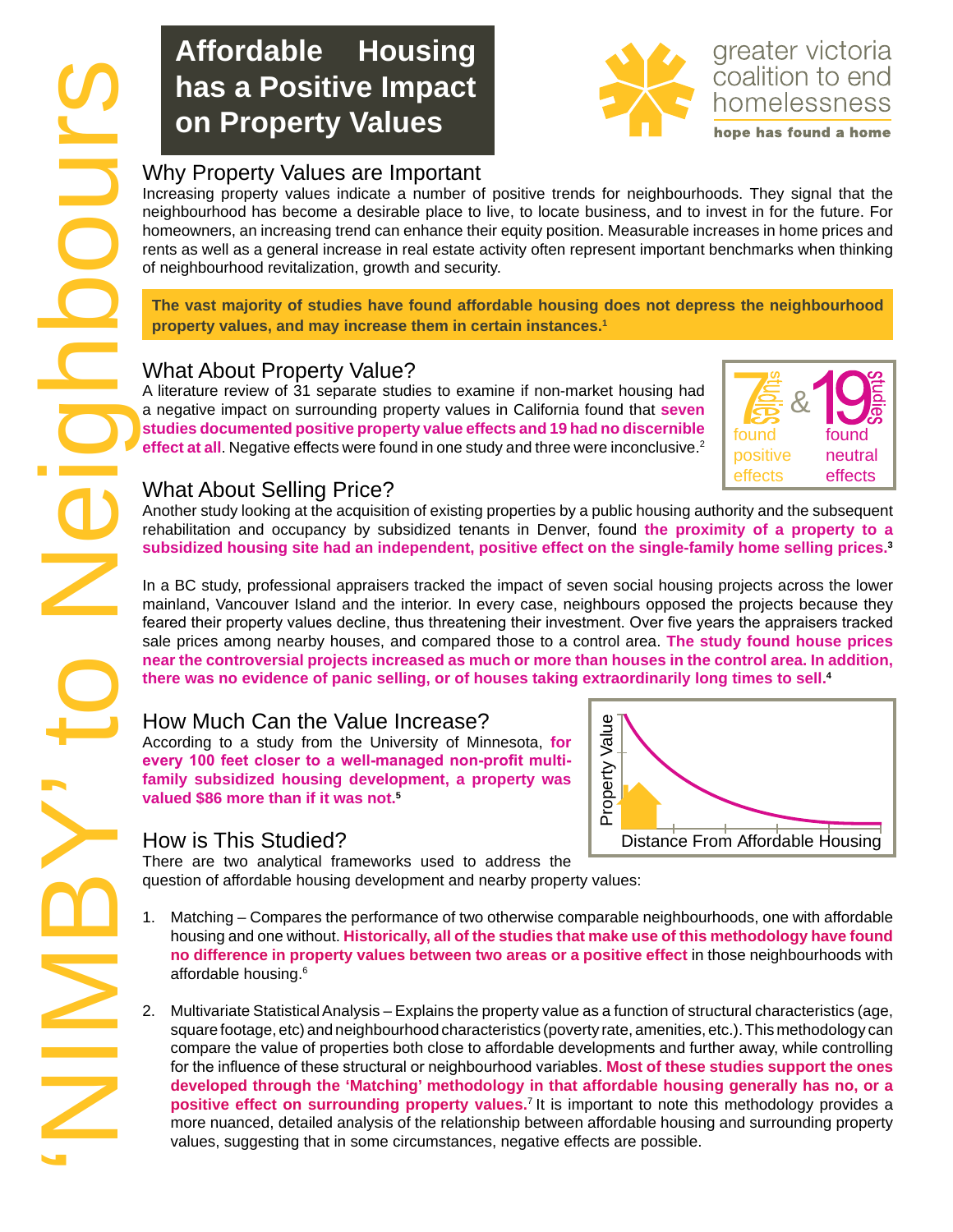#### Important Considerations

Many community members, even those who support the idea of affordable housing, may object when there is a proposal in their community. Often the first comment in reaction to a proposal will be about preserving or enhancing the property values across the neighbourhood. This fear is often misplaced, as **typically the addition of affordable housing units to the neighbourhood will further enhance the surrounding property** 



**values while providing numerous beneficial spill over effects.** Suggested through the literature are five concrete ways to minimize both negative effects and neighbourhood opposition to affordable housing developments: $^8$ 

- **1. Design** Research suggests the type of housing matters less than the quality of the property's design, management, and maintenance. If the development is poorly designed, built and operated it can negatively impact the surrounding property values.<sup>9</sup>
- **2. Management** Poorly maintained housing private or public is shown to depress the neighbourhood property values. For example, proximity of a property to an abandoned home reduces a property's assessed total value by \$859.98, and substandard homes compared with homes in standard condition were \$7,473 less, on average. This suggests that locating near a property that has not been kept up or has been abandoned by private owners can have a more significant effect on property values than locating near affordable housing.<sup>10</sup> Affordable housing that is well managed is more likely to have a neutral or positive effect on property values.
- **3. Revitalization** Rehabilitation of distressed properties for affordable housing has been shown to have positive effects on neighboring property values. Data collected from New York over 10 years, published in 2006, shows that when the rehabilitation of abandoned or distressed properties takes place, there are significant positive spill over effects on surrounding property values regardless of the neighbourhood's socioeconomic characteristics.<sup>11</sup>
- **4. Strong Neighbourhoods** Evidence indicates affordable housing is more likely to have no effects, or positive effects on surrounding property values in neighbourhoods that are wealthier with lower rates of poverty. The impact of affordable housing development on the surrounding property values tended to be positive when located in areas that were typically wealthier and were appreciating in value. By contrast, when affordable housing development were located in areas were the properties were depreciating and had a higher proportion of vulnerable or economically marginalized residents, these developments tended to result in continued negative effects on surrounding property values.<sup>12</sup>
- **5. Concentration** When affordable housing is relatively dispersed, research suggests that the impacts on surrounding property values are neutral or positive, but can become negative once a critical mass of units or developments in a given area is reached.13 Interestingly, in distressed areas, large-scale affordable housing projects are considered desirable when they result in an upgrade to the housing stock at a sufficient scale to change the neighbourhood trajectory. Upgrading housing stock through affordable housing development may have positive impacts on surrounding property values if done at a sufficient scale and as part of a larger community revitalization strategy. $^{\rm 14}$
- 1. Centre for Housing Policy. "Don't Put it Here!": Does Affordable Housing Cause Nearby Property Values to Decline. www.nhc.org

- 2. Ibid.<br>3. Sant Santiago, Anna M., George C. Galster, and Peter Tatian. 2001. Assessing the property value impacts of the dispersed housing subsidy program in Denver. Journal of Policy Analysis and Management 20 (1): 65-88.
- 4. http://www.housing.gov.bc.ca/pub/htmldocs/pub\_neighbour/p\_value1.htm
- 5. Goetz, Edward G., Hin Kim Lam, and Anne Heitlinger. 1996. There goes the neighborhood? The impact of subsidized multi-family housing on urban neighborhoods. Minneapolis-St. Paul: University of Minnesota, Center for Urban and Regional Affairs.
- 6. Centre for Housing Policy. "Don't Put it Here!": Does Affordable Housing Cause Nearby Property Values to Decline. www.nhc.org
- 7. Ibid.
- 8. Centre for Housing Policy. "Don't Put it Here!": Does Affordable Housing Cause Nearby Property Values to Decline. www.nhc.org
- 9. Goetz, Edward G., Hin Kim Lam, and Anne Heitlinger. 1996. There goes the neighborhood? The impact of subsidized multi-family housing on urban neighborhoods. Minneapolis-St. Paul: University of Minnesota, Center for Urban and Regional Affairs.
- 10. Ibid.
- 11. Ellen, I.G. & Voicu, I. 2006. Nonprofit housing and neighborhood spillovers. New York: Furman Centre for Real Estate and Urban Policy.
- 12. Galster, G.C. 2002. A review of existing research on the effects of federally assisted housing programs on neighboring residential property values. Washington, DC: National Association of Realtors.
- 13. Galster, G.C. 2002. A review of existing research on the effects of federally assisted housing programs on neighboring residential property values. Washington, DC: National Association of Realtors.
- 14. Ellen, I.G. & Voicu, I. 2006. Nonprofit housing and neighborhood spillovers. New York: Furman Centre for Real Estate and Urban Policy.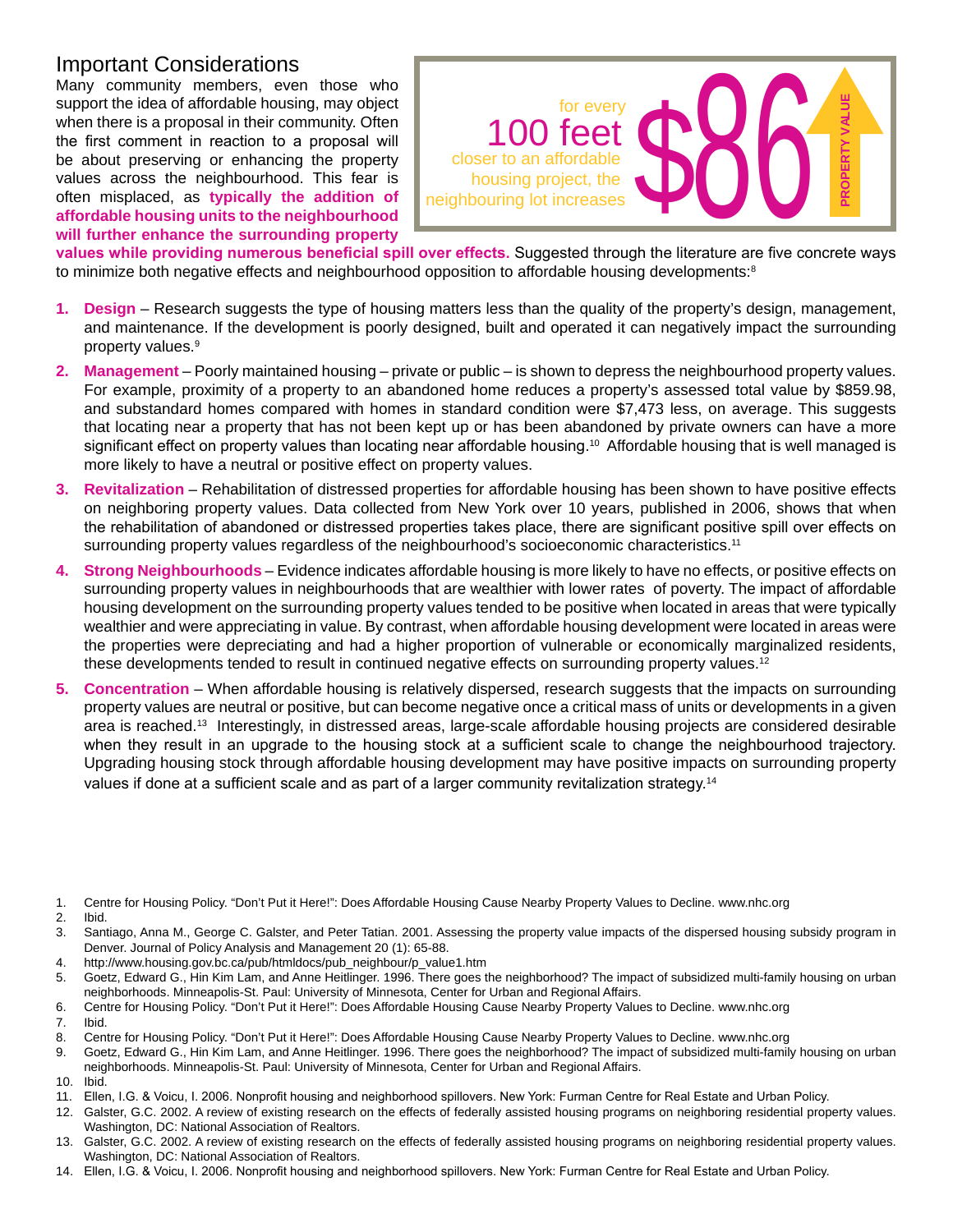# **"What About Crime and Safety?"**



## greater victoria coalition to end homelessness hope has found a home

Neighbourhood objections are raised based on concerns for safety and the associated and speculative perception of increased crime that could be caused by a facility and its residents entering a neighbourhood.<sup>1</sup> Most of these fears are ultimately based on the negative **stereotypes of the perspective residents of a building.**

This fear-driven link between certain types of housing and crime ranks as one of the strongest perceived negative consequences of affordable housing projects and is **cited in 61% of cases where there is opposition to an affordable housing project**. 2,3

It is important to note that, in general, arrest rates are higher for individuals and families experiencing homelessness when compared to the general population. However, the link between crime and this very vulnerable group is exacerbated by the lack of access to appropriate types of support and the criminalization of homelessness.<sup>4</sup> Unfortunately, as many people experiencing homelessness spend much of their lives in public spaces, the day-to-day behaviours that would normally occur in private are often treated as criminal when they must take place in public (e.g. sleeping, substance use, urination, etc.).<sup>5</sup>

## How is Crime Examined?

Typically, researchers looks at report rates of specific types of crimes over a given time in a designated area. This provides an accurate assessment of crime levels and by tracking these trends over time, researchers can get a sense which specific factors can contribute to, or reduce, crime levels.

Does Affordable Housing Impact Neighbourhood Crime Rates?

# **No, affordable or supportive housing do not negatively impact crime rates.**

In fact, most research suggests low-income housing development, and the associated revitalization of neighbourhoods, brings with it significant reductions in violent crime with no detectable effects on smaller crimes such as property crime.<sup>9</sup>

In Toronto, over a ten-year period between 1997 and 2006 the neighbourhood surrounding a supportive housing facility experienced a 27% drop in dispatched calls, a 32% decrease in sexual assaults, an 11.5% decrease in other assaults, a general decline in breaking and entering, robbery, theft under \$5,000 and motor vehicle theft. **These declines mirror those across the city as a whole, indicating there** 

## Three kinds of Offenses

#### **1. Summary Offences**

These are less serious offences. The maximum penalty for a summary offence is usually a \$5,000 fine and/or six months in jail. Some summary offences have higher maximum sentences. They include breaches of a probation order.6

#### **2. Indictable Offences**

These are more serious offences and include theft over \$5,000, break and enter, aggravated sexual assault and murder. Maximum penalties for indictable offences vary and include life in prison. Some indictable offences have minimum penalties.<sup>7</sup>

#### **3. Hybrid Offences**

These are offences that can be dealt with as either summary or indictable. Crown counsel makes the decision about how the offence will be handled.<sup>8</sup>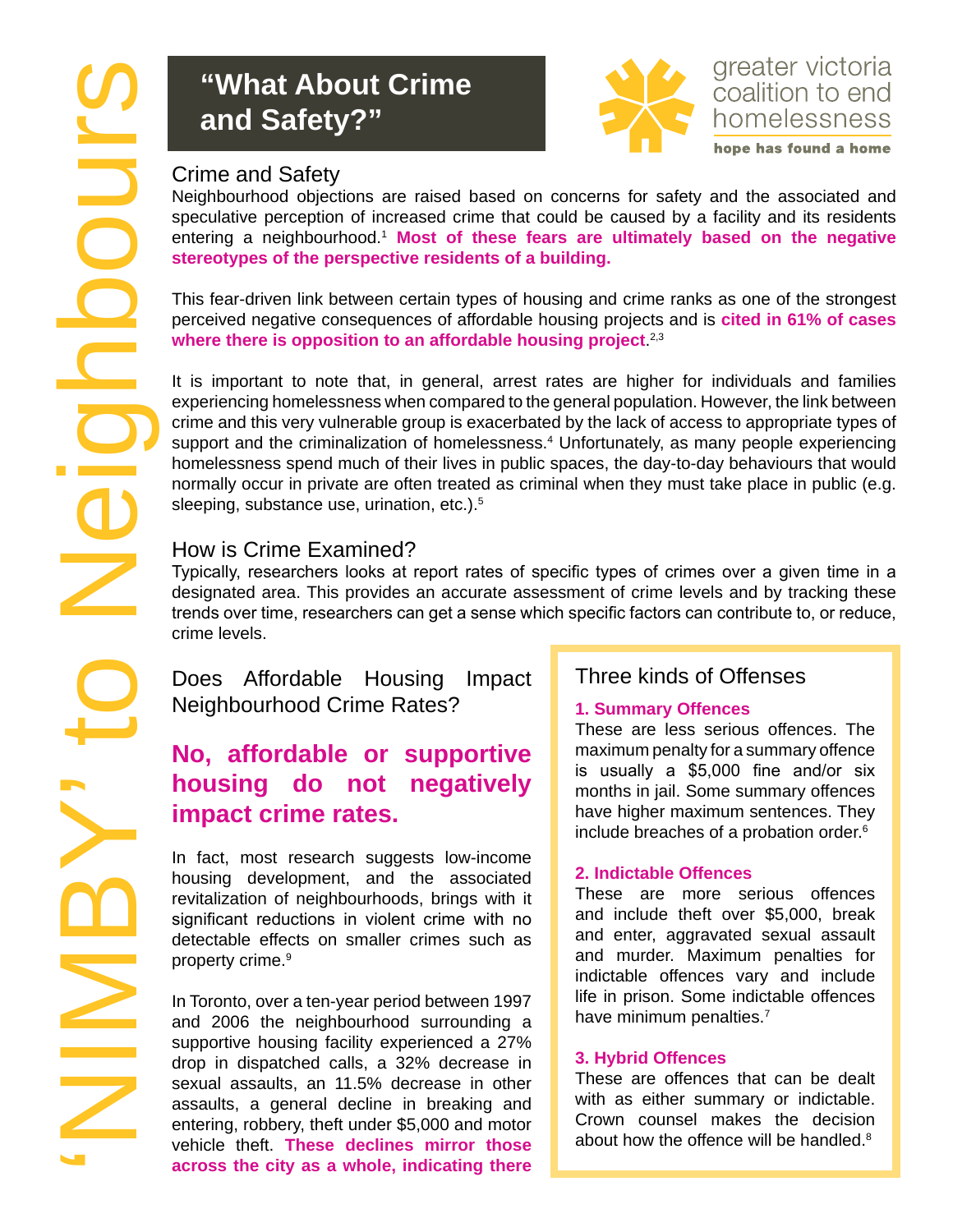**is no negative association between supportive housing and crime rates.10 In some instances, public housing can even decrease rates of crime.11**

In Denver, it was found that for buildings with 53 or less residents, supportive housing, including those with more threatening clientele, did not lead to increased rates of reported violent, property, criminal mischief, disorderly conduct, or total crimes. In some instances, residential facilities over 53 units did report some increases in reported violent and total crime in a close proximity to the

#### **Crime Trends Around Supportive Housing 1997 - 2006**



housing facility. It was found, however, that **it was not the residents perpetrating these crimes. Rather, they were victims of crime as this group is traditionally more vulnerable and therefore become targets for others.12** 

#### A Vancouver Experience:

"In 25 years of experience with supported housing in Vancouver, there is no evidence there has been an increase in crime in areas around these buildings. There are 16 apartment buildings outside the Downtown Core, ranging in size from 9 to 34 units, located in apartment zoned residential neighbours. A review of the complaints filed with the City's Licenses and Inspection Department and Vancouver Police Department shows few calls have been made by neighbours of supportive housing projects."13

#### A Final Thought to Consider:

A different but equally important angle on this question is to consider the impact of community opposition on crime rates. For those needing supportive or affordable housing, the link with crime has been exacerbated because individuals have been unable to access appropriate levels of support and treatment. **One implication of this is that instances of successful community opposition may, in fact, be creating more crime by reducing the number of options open to those individuals who would otherwise have resided and received care in the proposed facilities.14** In other words, to more effectively manage incidences of crime within our communities, we must first work to end homelessness through more effective housing and treatment programs that are available to those the most in-need of the same safe, secure, affordable housing that the rest of the community enjoys.

- 6. http://www.justicebc.ca/en/cjis/you/accused/understanding\_charges/types\_of\_offences.html
- 7. Ibid.
- 8. Ibid.

- 10. de Wolff, A. 2008. We Are Neighbours: The Impact of Supportive Housing on Community, Economic and Attitude Changes. Wellesley Institute.
- 11. Joice, P. n/a. Neighbourhood Effectz of Public Housing: How the level of pubic housing concentration influences neighbourhood crime levels. Martin School of Public Policy and Administration. University of Kentucky.
- 12. Ibid.
- 13. "Supportive Housing Strategy for Vancouver Coastal Health," June 2007 www.vancouver.ca

<sup>1.</sup> Wynne-Edwards. 2003. Overcoming Community Opposition to Homelessness Sheltering Projects under the National Homelessness Initiative. National Homelessness Initiative.

<sup>2.</sup> Horner, H. 2009. Affordable Housing Research and Recommendations. Minneapolis, MN: McKnight Foundation.

<sup>3.</sup> Salster, G et al. 2002. The Impact of supportive Housing on Neigbbourhood Crime Rates. Journal of Urban Affairs, Volume 24, Number 3, Pages 289 – 315.

<sup>4.</sup> Wynne-Edwards. 2003. Overcoming Community Opposition to Homelessness Sheltering Projects under the National Homelessness Initiative. National Homelessness Initiative.

<sup>5.</sup> Dear, M. & Wilton, R. (1996, January). Community Relations: A Resource Guide. Retrieved in April 2003 from www.bettercommunities.org/index. cfm?method=nimby13.

<sup>9.</sup> http://paa2011.princeton.edu/papers/110122

<sup>14.</sup> Wynne-Edwards. 2003. Overcoming Community Opposition to Homelessness Sheltering Projects under the National Homelessness Initiative. National Homelessness Initiative.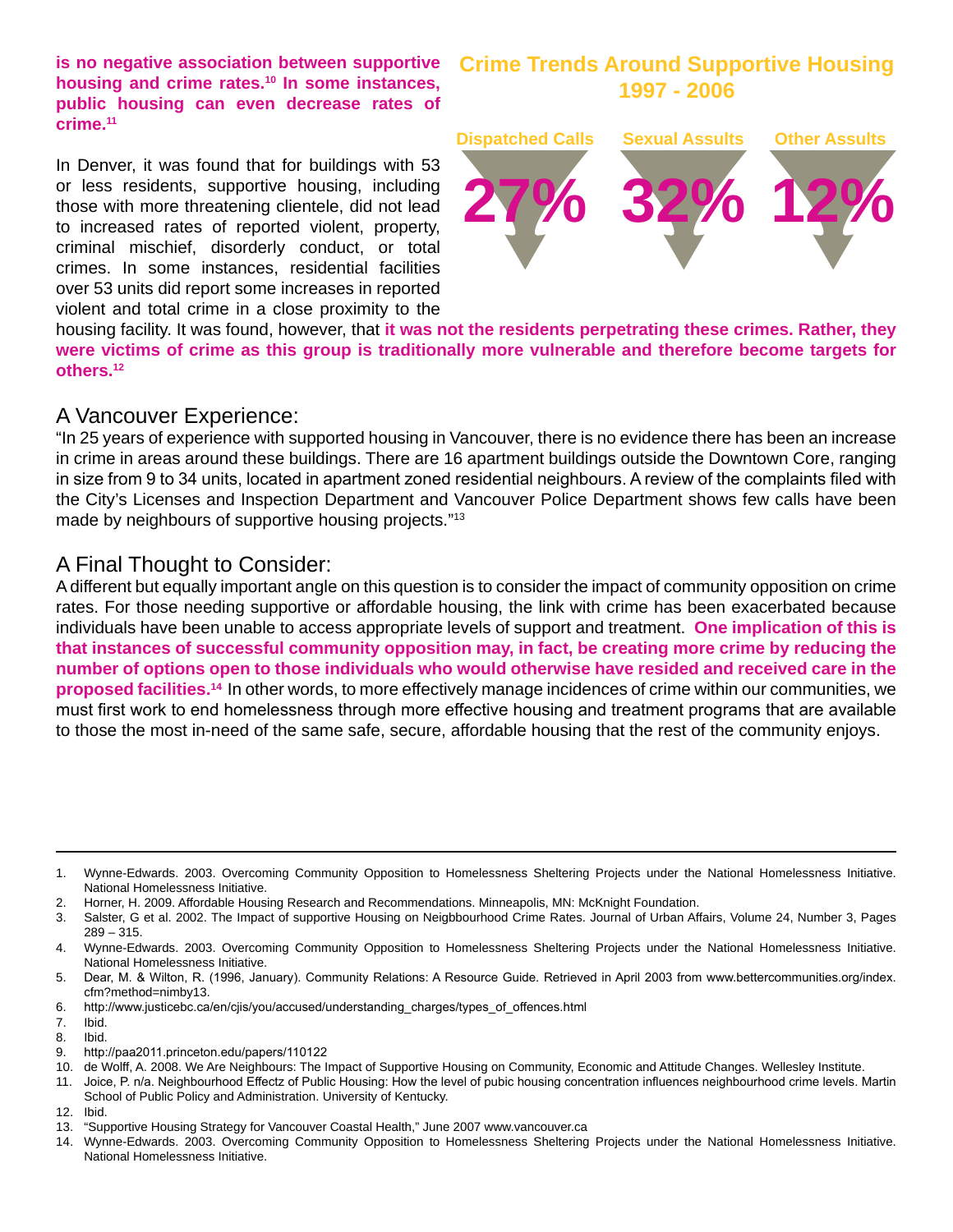# **Density = Healthy, Strong Communities**



hope has found a home

The third most commonly cited concern linking NIMBY sentiments to affordable housing is around the issue of density.<sup>1</sup> More units per acre mean lower land costs per unit and in an effort to provide meaningful levels of affordability, developers have been producing smaller units as these offer the lowest cost of land per unit.

It is important to note that density alone is not enough to ensure affordability. Local governments must also intervene with programs and additional concessions to ensure the new higher-density developments are affordable to those in-need.<sup>2</sup>

Typically, density concerns present themselves in two distinct ways:

### 1. Traffic

Residents often comment that more affordable housing will increase the density of a neighbourhood, which will lead to increasing congestion on roadways. When interviewed about the typical objections on the physical characteristics of a proposal, traffic is second only to location as the most cited concern and is mentioned in 22% of cases.3

**There is nothing to suggest residential intensification will lead to congestion and increased travel times within neighbourhoods**. 4 This may seem somewhat counter intuitive as the assumption is that more households equal more cars.

#### **In truth, there are a few key points that indicate an increase in the residential density for affordable housing will not lead to too much traffic:**

- Like any new development, there is a requirement that higher density or infill housing meets certain municipal planning and engineering standards.5 This ensures there is a degree of harmony between a proposed residential development and the surrounding community.
- Affordable multiple-family dwellings near high-quality mass transit provide numerous alternatives to car travel.
- Low-income households own fewer cars and drive less.<sup>6</sup>

#### **Some important numbers to consider:**

- **• 75% of households below the poverty line own one or fewer cars compared to 54% for all households.7**
- **• Low-income households make 40% fewer trips per household than other households.8**
- **• For every doubling of neighbourhood density, vehicle miles travelled are reduced by 20% - 30%.<sup>9</sup>**

In addition, high-density housing can encourage nearby retail development encouraging walking and transit usage, the latter of which, only becomes cost-effective at densities above eight or 10 units per acre.<sup>10</sup>



Source: U.S. Energy Information Administration, Residential Transportation Energy Consumption Survey, Household Vehicles Energy Consumption, 1994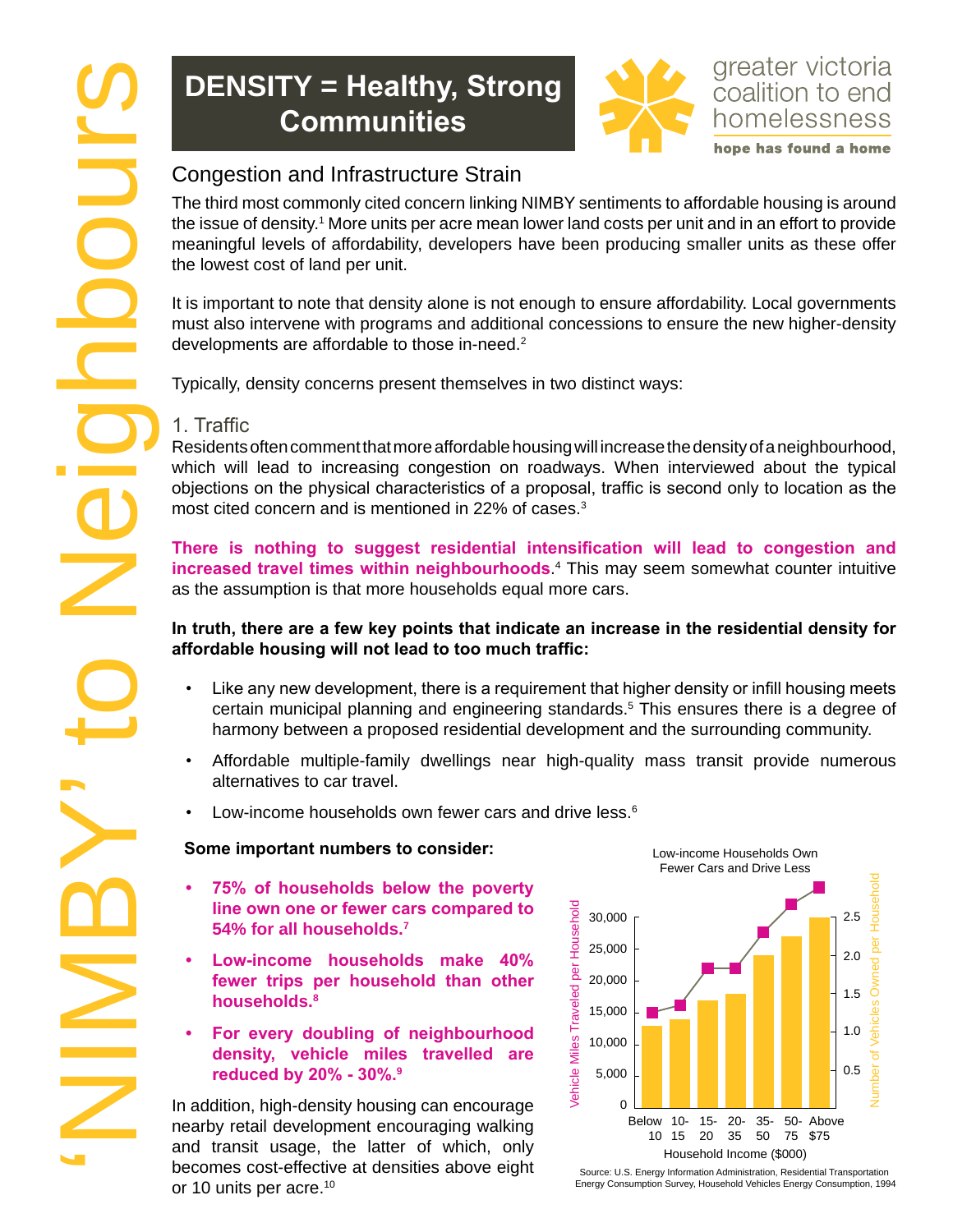#### 2. Infrastructure Strain

Residents are often concerned increases in neighbourhood density will strain infrastructure and public services.

In truth, there are numerous advantages to encouraging a higher degree of residential diversity across communities, which could include medium-high-density residential development. Some of these advantages include:

- **• High-density residential development requires less extensive infrastructure networks** compared to low-density single-family housing.11
- High-density housing creates an economy of scale for the cost of providing the infrastructure with the cost savings being passed on to the resident, resulting in **more affordability for all residents**. 12
- More affordability for all residents creates enhanced fiscal stability for a neighbourhood, resulting in **fewer turnovers of residents and a higher degree of collective efficacy**. 13
- More density means more users of **public transit** making it more viable, and encourages **additional routes and more frequency**. 14
- Communities can **save taxpayers and new residents money** when residential development is allowed in existing communities where the infrastructure has already been paid for and is underutilized.15
- Higher-density infill residential development can also **revitalize stagnant commercial districts and spur additional community investment**. 16

#### **Research has identified some recurring themes across strong neighbourhoods, indicating that strong neighbourhoods are**: 17

- 1. Inclusive with active community involvement as well as a respect for diversity and a tolerance of differences.
- 2. Vibrant with a strong sense of place identity, pride and opportunities for community interaction.
- 3. Cohesive with a sense of mutual responsibility and trust.
- 4. Safe with positive subjective and objective measures of safety.

Supporting appropriate increases in density across neighbourhoods can help ensure these communities remain strong, healthy and affordable places for all people to call home.

<sup>1</sup> Federation of Canadian Municipalities. 2009. Housing in My Backyard: A Municipal Guide For Responding to NIMBY.

http://www.hcd.ca.gov/hpd/mythsnfacts.pdf

<sup>2</sup> Wynne-Edwards, J. 2003. Overcoming Community Opposition to Homelessness Sheltering Projects under the National Homelessness Initiative. Government of Canada.

<sup>3</sup> Federation of Canadian Municipalities. 2009. Housing in My Backyard: A Municipal Guide For Responding to NIMBY.

<sup>4</sup> Ibid.

<sup>5</sup> http://www.hcd.ca.gov/hpd/mythsnfacts.pdf

<sup>6</sup> Ibid.

<sup>7</sup> Ibid.

<sup>8</sup> Ibid.

<sup>9</sup> Cambridge Systematics and Parsons Brinckerhoff Quade & Douglas. Making the Land Use Transportation Air Quality Connection: Analysis of Alternatives. Vol. 5 Friends of Oregon

<sup>10</sup> http://www.hcd.ca.gov/hpd/mythsnfacts.pdf

<sup>11</sup> Ibid. 12 Ibid.

<sup>13</sup> Federation of Canadian Municipalities. 2009. Housing in My Backyard: A Municipal Guide For Responding to NIMBY.

<sup>14</sup> http://www.hcd.ca.gov/hpd/mythsnfacts.pdf

<sup>15</sup> Ibid.

<sup>16</sup> De Wolff, A. 2008. We Are Neighbours: The Impact of Supportive Housing on Community, Social, Economic and Attitude Changes. Wellesley Institute.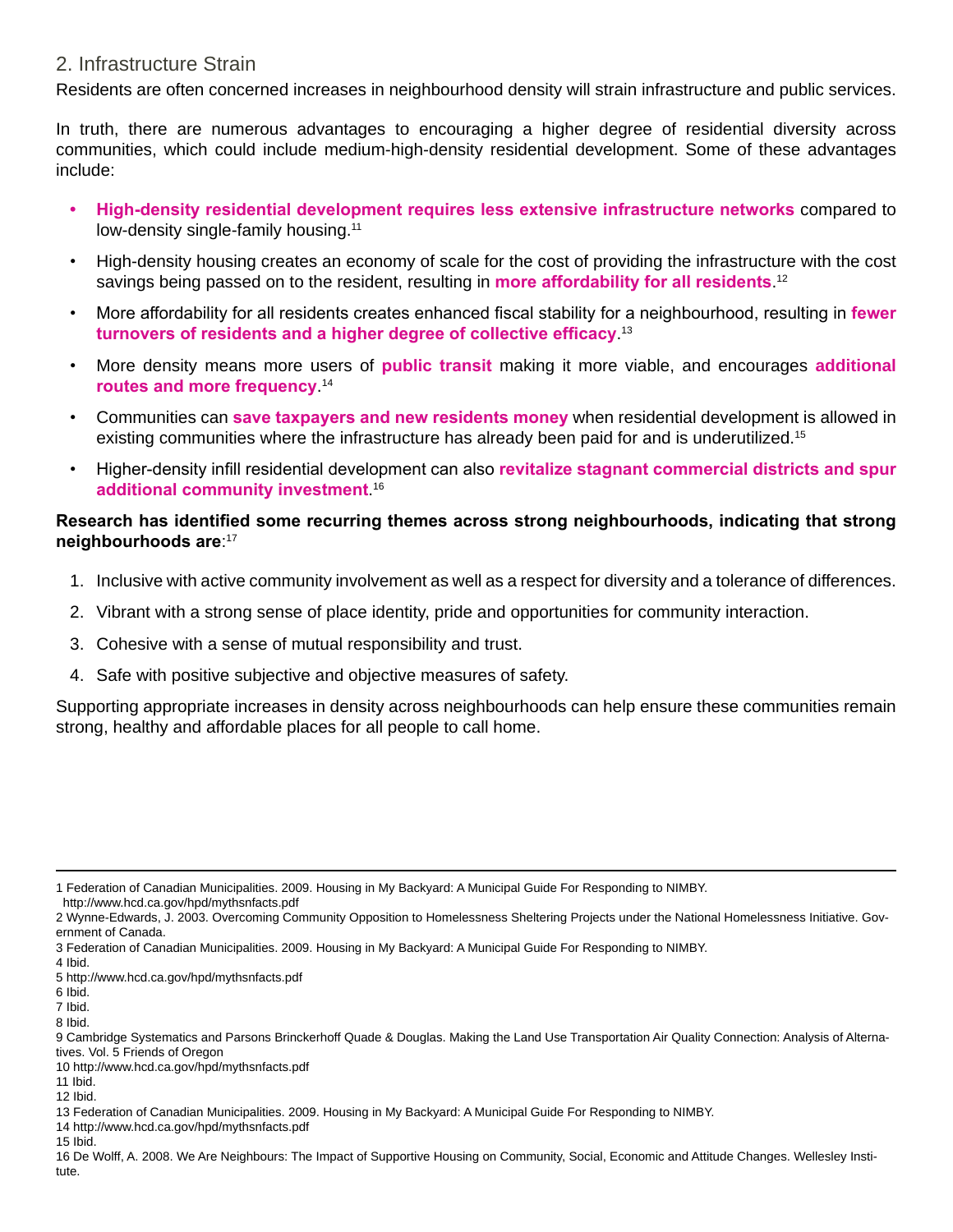# **Neighbourhood CHARACTER**



Neighbour residents often express a concern affordable housing will be made of low-quality materials and it will not be particularly well integrated in to the existing community. The fear is the design and construction of affordable housing will undermine the character of the neighbourhood.

# **What is Neighbourhood Character?**

Neighbourhood character often refers to the look and feel of a particular residential area and is used to describe the uniqueness or strengths of certain areas. This concept is applied to urban planning systems that seek to identify and enhance a city that is comprised of distinct neighbourhoods, each with their own identity and character.

## **What is Affordable Housing?**

Affordable housing is not affordable because it is poorly constructed from cheap or low-quality materials. Housing is affordable because innovative non-profit housing developers, with government support, are able to keep the construction and operating costs low.1 These savings are then passed along to the residents in the form of additional affordable housing options throughout the neighbourhood.

**Affordable housing must comply with the same building code standards as market**rate housing and as such, the physical condition and quality is the same.<sup>2</sup> In fact, it is very common that affordable, **non-profit operated rental housing is mistaken for market condo developments**. 3

When residential projects receive public funding, there are generally additional development restrictions and higher building standards when compared to non-funded projects.<sup>4</sup> Ultimately, this results in a higher quality building that is well designed and is effectively integrated into the community. Further, the **evidence clearly fails to support the idea that subsidized rental housing can in some way undermine community.**<sup>5</sup>

It is also very important to consider **affordability and density do not mean high-rise developments** in traditionally single-family home residential neighbourhoods. There are numerous ways that developers are enhancing, rather than detracting from, the neighbourhood character. Good design that respects planning guidelines and regulations will create a successful project that supports the existing character of a neighbourhood.

<sup>1</sup> Federation of Canadian Municipalities. 2009. Housing In My Backyard: A Municipal Guide For Responding to NIMBY. 2 Ibid.

<sup>3</sup> http://www.hcd.ca.gov/hpd/mythsnfacts.pdf

<sup>4</sup> Federation of Canadian Municipalities. 2009. Housing In My Backyard: A Municipal Guide For Responding to NIMBY.

<sup>5</sup> http://www.jchs.harvard.edu/sites/jchs.harvard.edu/files/rr07-3\_ellen.pdf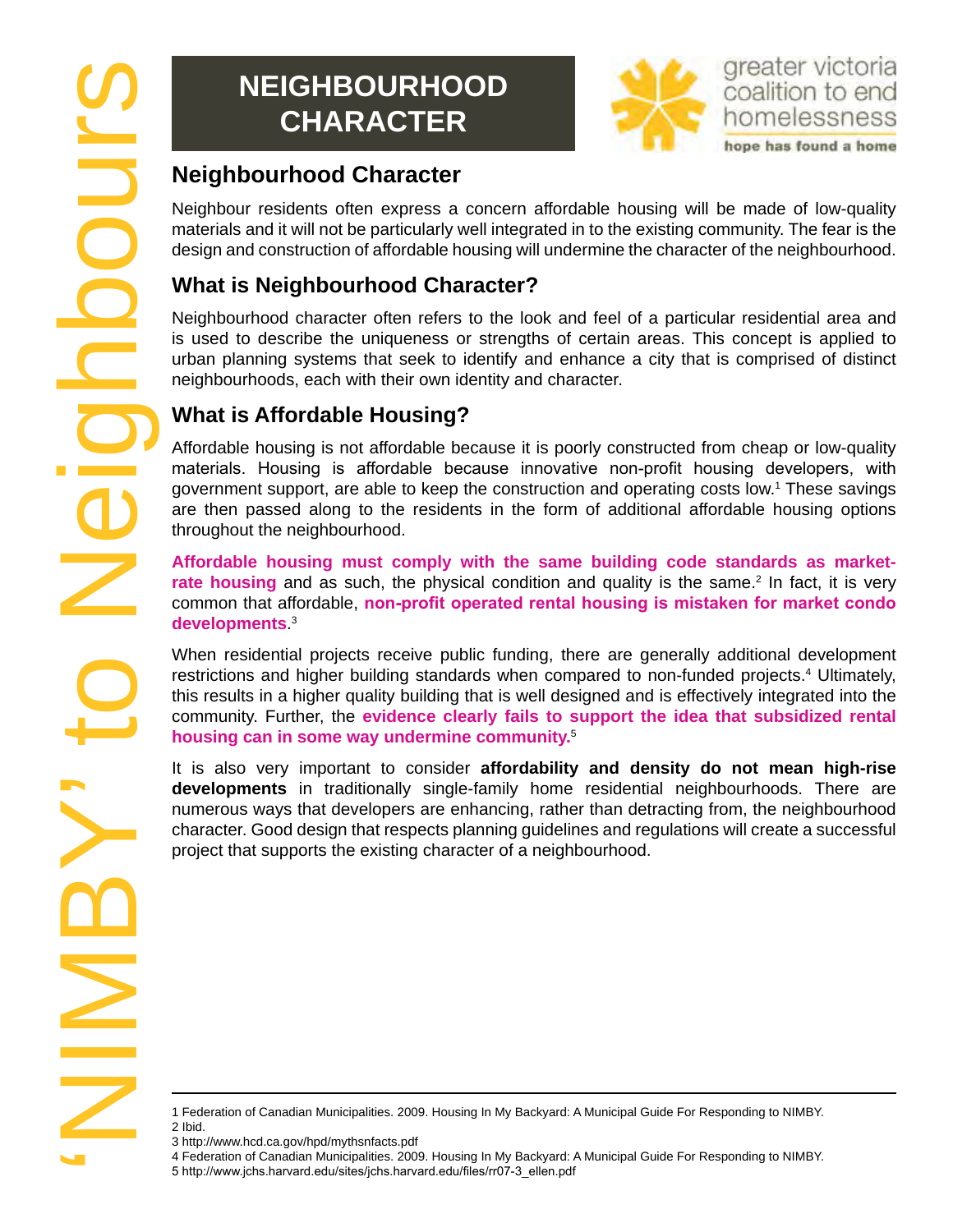# **Stigma - Based Reactions**



An issue that often rises when affordable housing is discussed in established neighbourhoods is that this will encourage an influx of residents who may not share similar values or social norms.<sup>1</sup>

This reaction is based on the imagined characteristics of the people that objectors fear will ultimately live in the project. Often these objections will be based on the individual prejudices and beliefs of opponents, rather than the actual impacts of a development on a neighbourhood.<sup>2</sup>

In this situation, an objector may not want a development in their neighbourhood because:

- they consider that residents of affordable housing to be lazy, non-productive, deviant or unworthy;
- they object in principle to government-subsidised housing;
- because they believe it would be unfair that people receiving welfare payments could then live in the same street or neighbourhood as they do.<sup>3</sup>

These types of arguments against affordable housing development are often emotional and/or ideological in nature, and are often founded in much broader issues of stigma and discrimination.<sup>4</sup>

This is well summarized as:

… local opposition, which often successfully thwarts the development of affordable housing, is often based on misperceptions and stereotypes of the people who may live there. Such opposition is seldom grounded in the reality of modern affordable housing but shaped by perceptions of public housing and the negative externalities that it produced.<sup>5</sup>

It is important that communities realize the future occupants of an affordable housing development are already residents of the neighbourhood and members of the community.<sup>6</sup> Often times, it is an individual or family who is sharing an apartment that's too small, or who has to make a choice between paying market rent and healthy meals or medicine.

There is also a very important human rights lens to consider when discussing perceived new resident behaviours.

People who have a mental illness, disability and/or are receiving social assistance have the same rights as any other resident.

For housing providers, this means:

- 1. It is not about asking the neighbours for a favour to allow a type of tenant into a community. For example, would any other resident be expected to knock on every potential neighbour's door to ask if it would be okay if they rented or purchased the adjacent property?<sup>7</sup>
- 2. There is no need to obtain the community's permission for a proposed project. Planning approvals may be necessary, but municipal planning by-laws regulate land use and building form and not the people who live there.<sup>8</sup>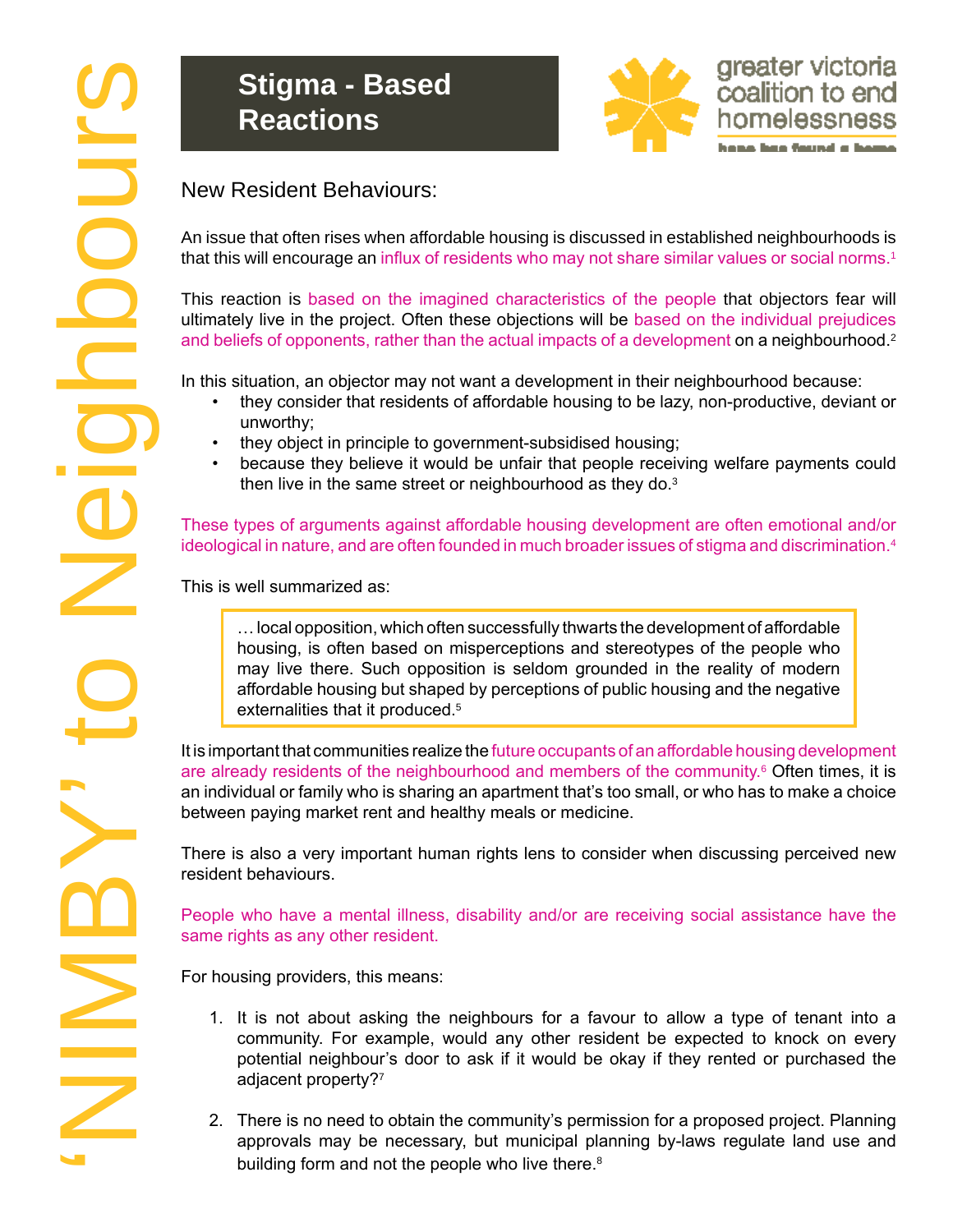## Three Things to Overcome Discrimination

#### 1. We must understand the difference between discrimination and legitimate opposition.

To untangle the difference between legitimate and discriminatory opposition, it is helpful to introduce the 'cringe' test.

If you were to substitute the word "black" or "Greek" or "gay" for the word "low income", "mentally ill" or "people with addictions" – would the statement make any fair-minded person cringe?<sup>9</sup>

#### 2. We must point out the discrimination.

It is very unlikely that individuals or organizations would ever think of opposing an affordable housing proposal based on racial or ethnic grounds as this would immediately be flagged as illegal, though they do still look for ways to prohibit residents living with low-incomes, mental illness, or substance use issues.

Typically, this will mask discrimination as a criticism that the project does not 'fit' the neighbourhood, or that it is not 'appropriate', or that the site is 'not in the best interest of the residents in the longterm'. This is discrimination and should be labelled as such. It is critical that the language shift from these generalized 'concerns' to genuine land-use issues.

#### 3. We must challenge discriminatory planning policies and by-laws.

Policies that impose additional restrictions on supportive housing because of the people they house may be vulnerable to legal challenge, especially if the requirements cannot be justified on land use grounds. Even restrictions that have some basis in planning principles may be found to be discriminatory if, upon a legal analysis using human rights principles, the need for supportive housing outweighs the rationale for the restriction.<sup>10</sup>

Keep in mind that 60 years ago in Canada, there were subdivisions that prevented people of Jewish, Asian, or African decent from purchasing a home. The lawmakers who established these restrictions believed they were ensuring the continuation of safe communities through preventing crime and protecting property values.

It would be unthinkable for practices such as these to exist today. Over time, numerous court decisions have labelled these as illegal and public opinion has shifted as a result of mountains evidence demonstrating that neighbourhoods have only to gain from residents of all religions and races.11

We must end the similar existing discriminatory practices against those with low-incomes, mental illnesses or those living with addictions. By doing so, we will not only build homes for all, but create strong, resilient, diverse neighbourhoods as well.

8. Ibid.

9. Ibid.

10. Ibid. 11. Ibid.

<sup>1.</sup> Nguyen, M.T., Basolo, V. & Tiwari, A. 2012. Opposition to Affordable Housing in the USA: Debate Framing and the Responses of Local Actors. Housing, Theory and Society, pp.1–24.

<sup>2.</sup> Galster, G., Tatian, P.A., Santiago, A.M., Pettit, K., & Smith, R.E., 2003. Why Not In My Backyard? Neighborhood impacts of deconcentrating assisted housing. New Brunswick, New Jersey, Center for Urban Policy Research.

<sup>3.</sup> Gethin, D. 2012. Understanding and Addressing Local Opposition to Affordable Housing Projects. AHURI – University of New South Wales. http:// www.ahuri.edu.au/publications/projects/p71007

<sup>4.</sup> Ibid.

<sup>5.</sup> Tighe, J.R. 2010. Public Opinion and Affordable Housing: A Review of the Literature. Journal of Planning Literature, 25(1), pp.3–17

<sup>6.</sup> Federation of Canadian Municipalities. 2009. Housing in My Backyard: A municipal Guide for Responding to NIMBY.

<sup>7.</sup> Connelly, J. 2005. Yes, In My Backyard: A Guide For Ontario's Supportive Housing Providers. Homecoming Community Choice Coalition.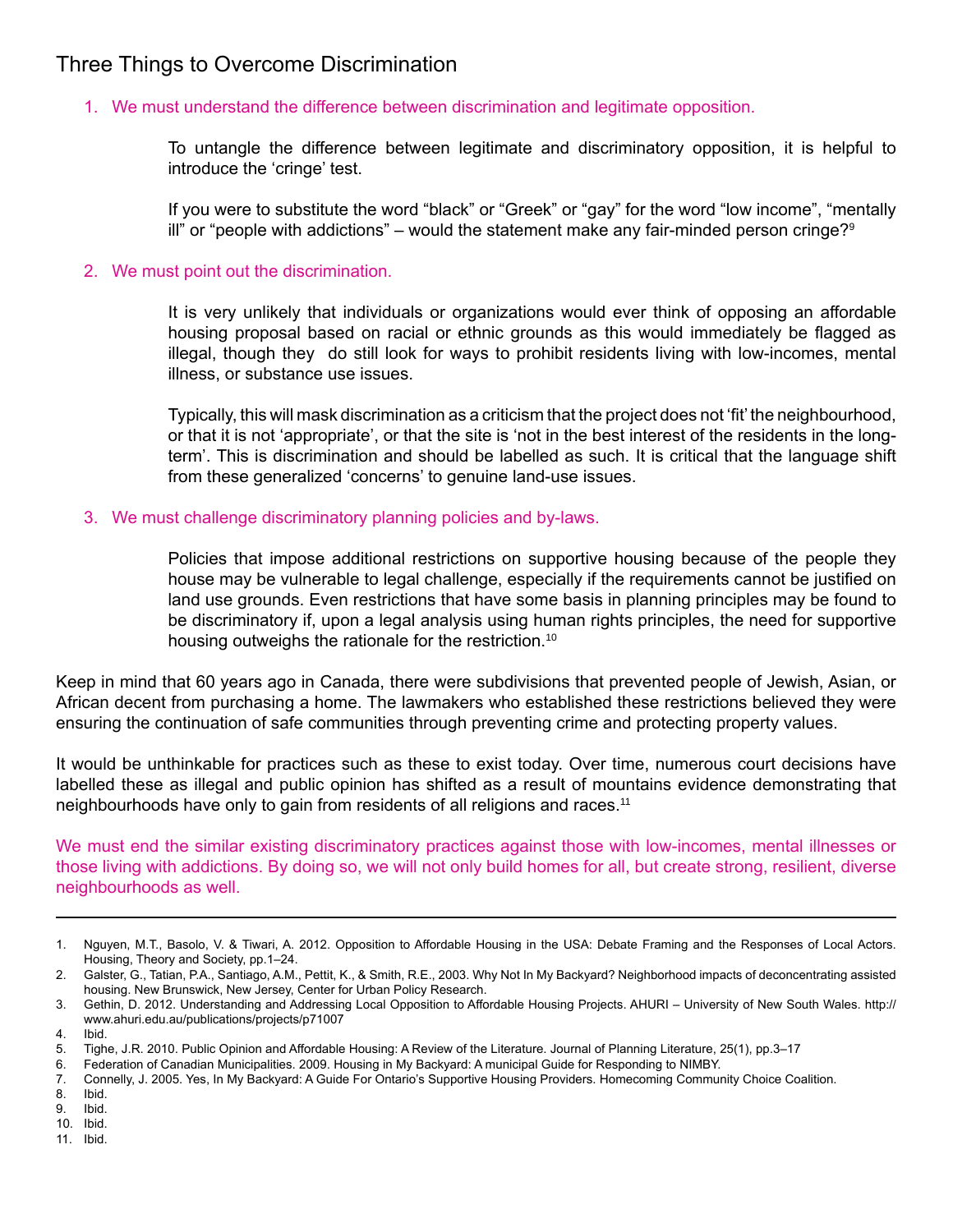# **Neighbourhoods and NIMBY**



Often, in response to an affordable or supportive housing proposal, communities will express a position they already have their "fair share".

Opposition based on a perceived "unfair concentration" is raised by residents that feel their community has been victim to an unfair saturation of services for certain groups of people. This type of reaction does not focus exclusively on the proposal itself, but rather on the residents' perception of the proposed incoming residents and the feeling that they as a neighbourhood have already done enough.<sup>1</sup>

This position is based on the concept of "fair share" and implies that people with mental illness or addiction are a burden that must be spread out across a region, thus allowing neighbourhoods to more effectively manage this burden.<sup>2</sup>

Mental illness or problematic substance use can certainly be a burden. It can be a burden for those suffering and their loved ones in the same way that cancer or alzhimer's disease can be a burden to those afflicted and those close to them. This personal burden does not translate to the people next door, nor does it burden the neighbourhood as whole. The same is true for mental illness and addiction.

If a neighbourhood stood up and stated it already had a large enough percentage of Greek people, or Catholics, or Black people, that it already had its "fair share", would it be well received?

Absolutely not.

This type of statement is illegal, just as it is illegal to discriminate against people with mental illness or addiction. No part of any city can be, or should be, "off limits" to any group of people. $3$ 

But there is another reason we don't object to Greek or Chinese or Caribbean communities: we see ethnic neighbourhoods as part of the richness of the city. People with mental illness are also part of this city, whether they live in supportive housing or not. By creating opportunities for housing for people with mental illness or addiction, the community is ensuring that every person regardless of race, religion, age, wealth, or illness is afforded the same basic rights and any other resident.

It is also important to consider what make neighbourhoods attractive to residents. Neighbourhood qualities such as:

- Affordability
- Suitable Housing
- Good Public Transit
- Good Amenities and Services